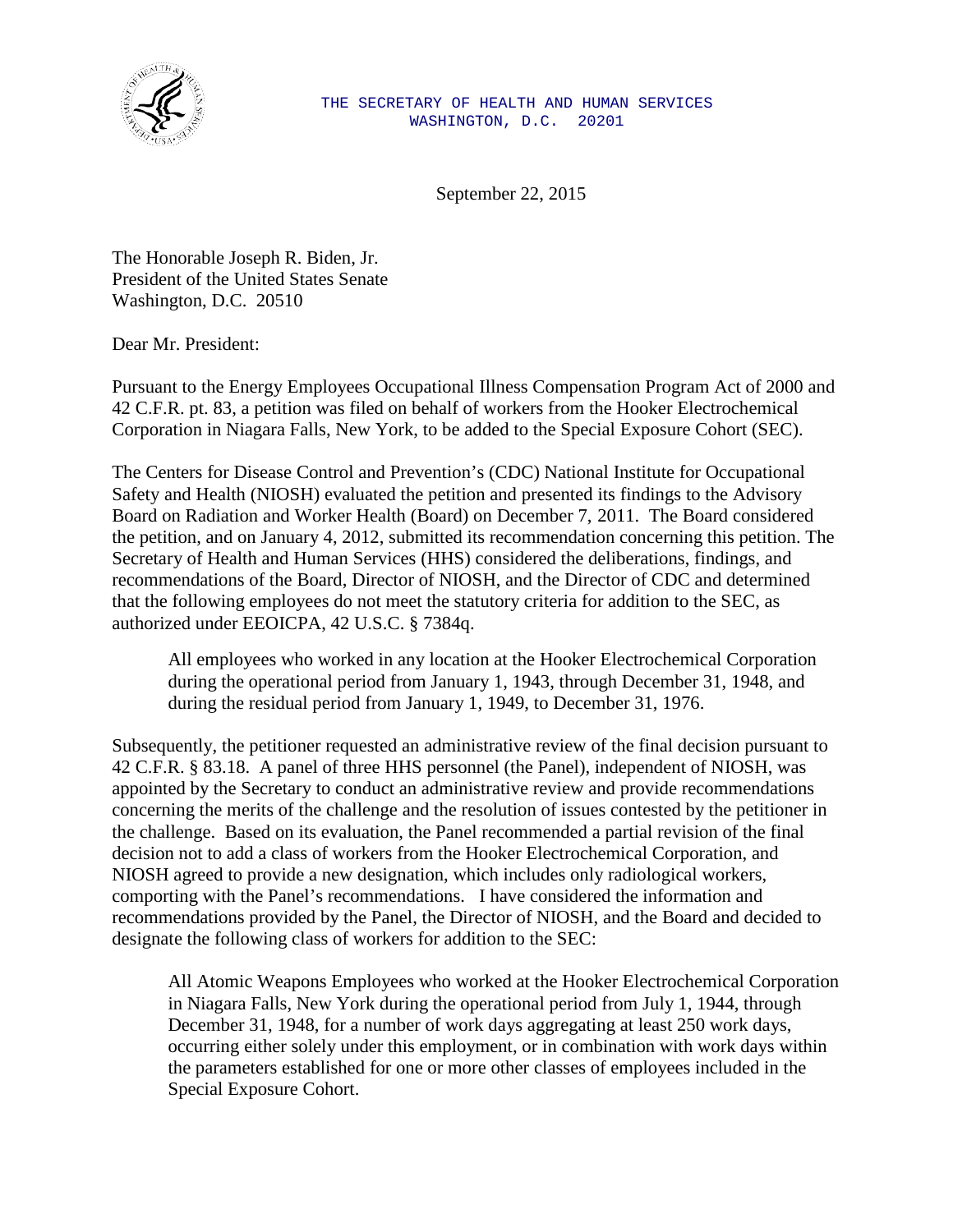Sincerely,

[Signature on File]

Sylvia M. Burwell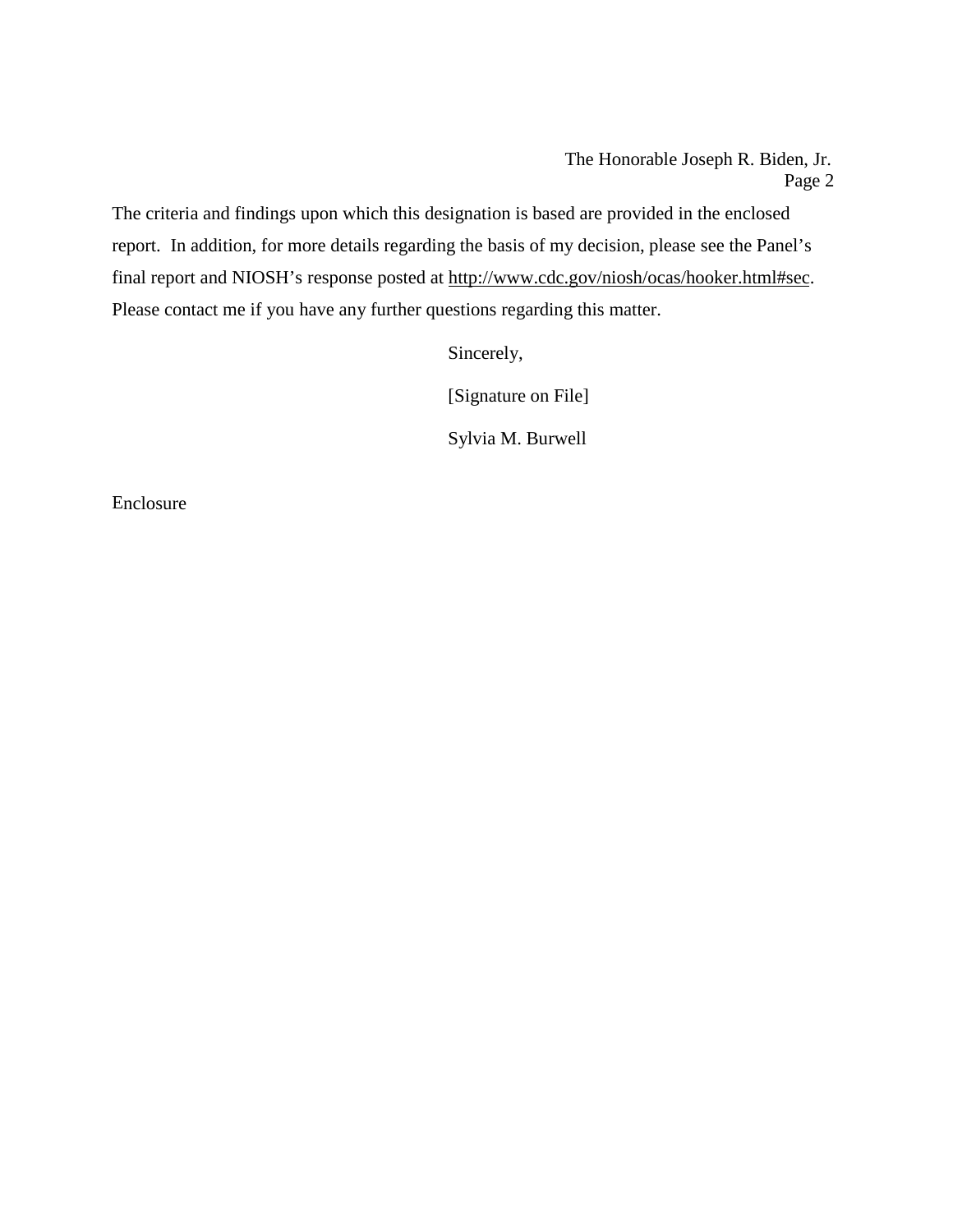

September 22, 2015

The Honorable Harry Reid Minority Leader United States Senate Washington, D.C. 20510

Dear Senator Reid:

Pursuant to the Energy Employees Occupational Illness Compensation Program Act of 2000 and 42 C.F.R. pt. 83, a petition was filed on behalf of workers from the Hooker Electrochemical Corporation in Niagara Falls, New York, to be added to the Special Exposure Cohort (SEC).

The Centers for Disease Control and Prevention's (CDC) National Institute for Occupational Safety and Health (NIOSH) evaluated the petition and presented its findings to the Advisory Board on Radiation and Worker Health (Board) on December 7, 2011. The Board considered the petition, and on January 4, 2012, submitted its recommendation concerning this petition. The Secretary of Health and Human Services (HHS) considered the deliberations, findings, and recommendations of the Board, Director of NIOSH, and the Director of CDC and determined that the following employees do not meet the statutory criteria for addition to the SEC, as authorized under EEOICPA, 42 U.S.C. § 7384q.

All employees who worked in any location at the Hooker Electrochemical Corporation during the operational period from January 1, 1943, through December 31, 1948, and during the residual period from January 1, 1949, to December 31, 1976.

Subsequently, the petitioner requested an administrative review of the final decision pursuant to 42 C.F.R. § 83.18. A panel of three HHS personnel (the Panel), independent of NIOSH, was appointed by the Secretary to conduct an administrative review and provide recommendations concerning the merits of the challenge and the resolution of issues contested by the petitioner in the challenge. Based on its evaluation, the Panel recommended a partial revision of the final decision not to add a class of workers from the Hooker Electrochemical Corporation, and NIOSH agreed to provide a new designation, which includes only radiological workers, comporting with the Panel's recommendations. I have considered the information and recommendations provided by the Panel, the Director of NIOSH, and the Board and decided to designate the following class of workers for addition to the SEC: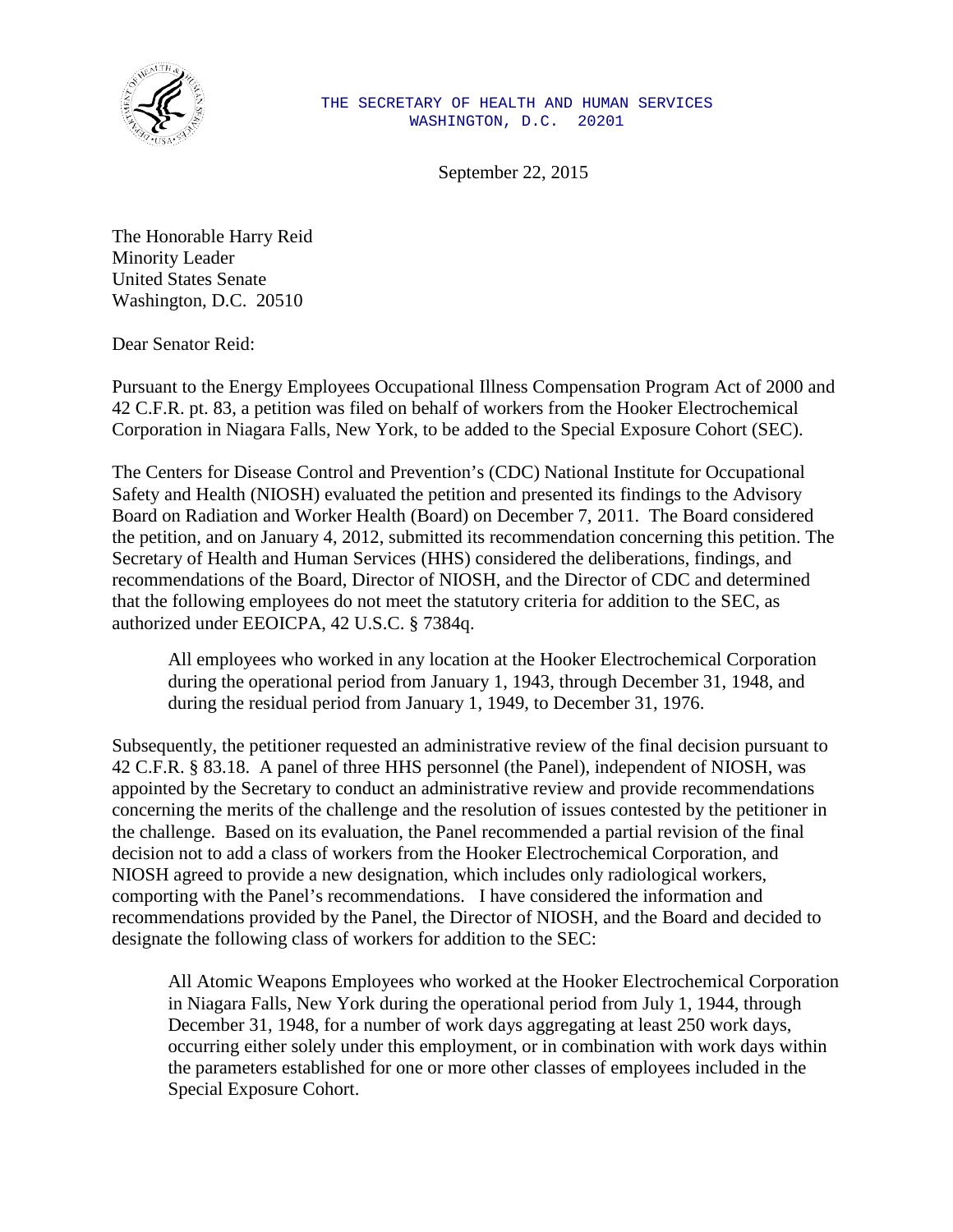The Honorable Harry Reid Page 2

The criteria and findings upon which this designation is based are provided in the enclosed report. In addition, for more details regarding the basis of my decision, please see the Panel's final report and NIOSH's response posted at [http://www.cdc.gov/niosh/ocas/hooker.html#sec.](http://www.cdc.gov/niosh/ocas/hooker.html#sec)

Please contact me if you have any further questions regarding this matter.

Sincerely,

[Signature on File]

Sylvia M. Burwell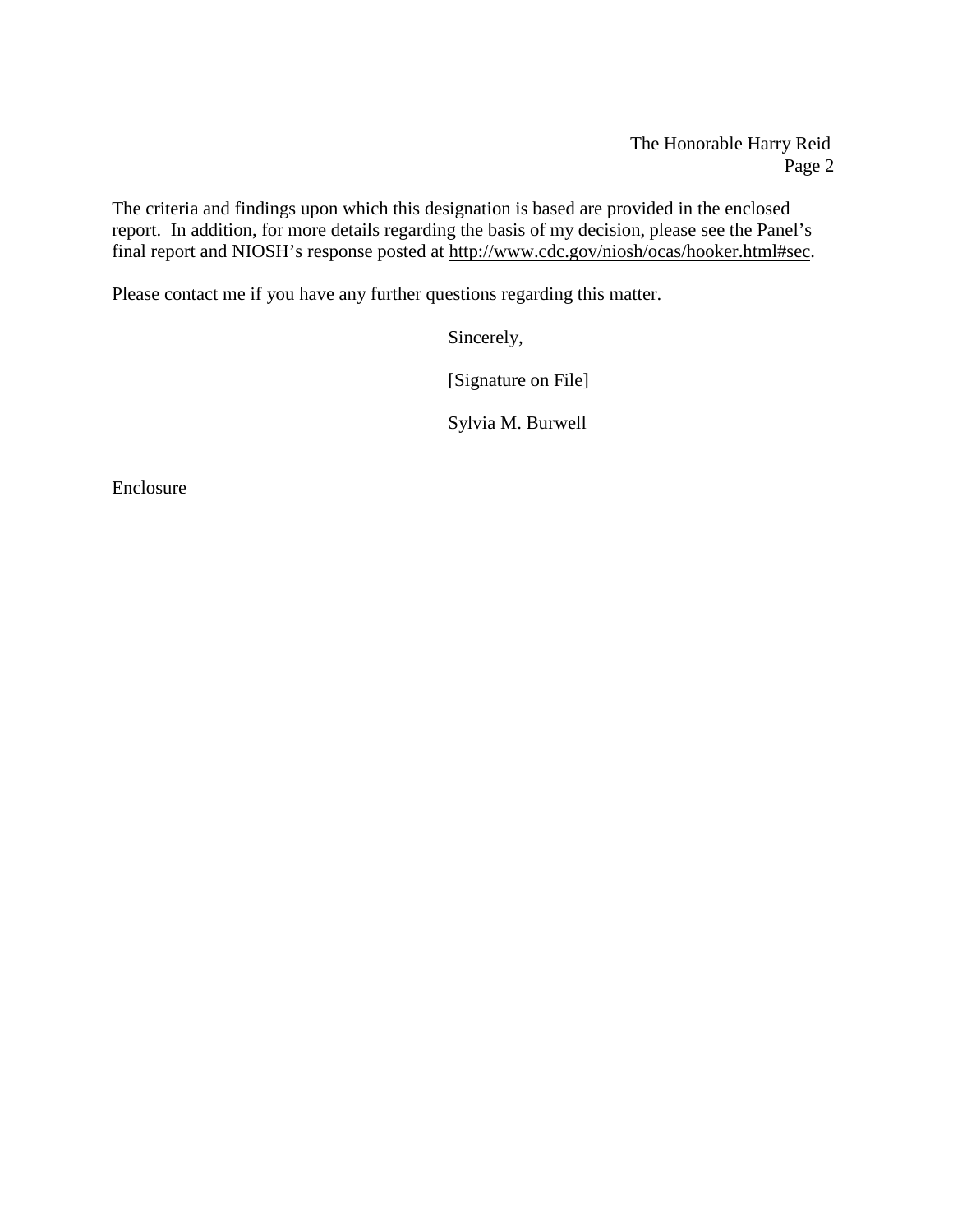

September 22, 2015

The Honorable Mitch McConnell Majority Leader United States Senate Washington, D.C. 20510

Dear Senator McConnell:

Pursuant to the Energy Employees Occupational Illness Compensation Program Act of 2000 and 42 C.F.R. pt. 83, a petition was filed on behalf of workers from the Hooker Electrochemical Corporation in Niagara Falls, New York, to be added to the Special Exposure Cohort (SEC).

The Centers for Disease Control and Prevention's (CDC) National Institute for Occupational Safety and Health (NIOSH) evaluated the petition and presented its findings to the Advisory Board on Radiation and Worker Health (Board) on December 7, 2011. The Board considered the petition, and on January 4, 2012, submitted its recommendation concerning this petition. The Secretary of Health and Human Services (HHS) considered the deliberations, findings, and recommendations of the Board, Director of NIOSH, and the Director of CDC and determined that the following employees do not meet the statutory criteria for addition to the SEC, as authorized under EEOICPA, 42 U.S.C. § 7384q.

All employees who worked in any location at the Hooker Electrochemical Corporation during the operational period from January 1, 1943, through December 31, 1948, and during the residual period from January 1, 1949, to December 31, 1976.

Subsequently, the petitioner requested an administrative review of the final decision pursuant to 42 C.F.R. § 83.18. A panel of three HHS personnel (the Panel), independent of NIOSH, was appointed by the Secretary to conduct an administrative review and provide recommendations concerning the merits of the challenge and the resolution of issues contested by the petitioner in the challenge. Based on its evaluation, the Panel recommended a partial revision of the final decision not to add a class of workers from the Hooker Electrochemical Corporation, and NIOSH agreed to provide a new designation, which includes only radiological workers, comporting with the Panel's recommendations. I have considered the information and recommendations provided by the Panel, the Director of NIOSH, and the Board and decided to designate the following class of workers for addition to the SEC: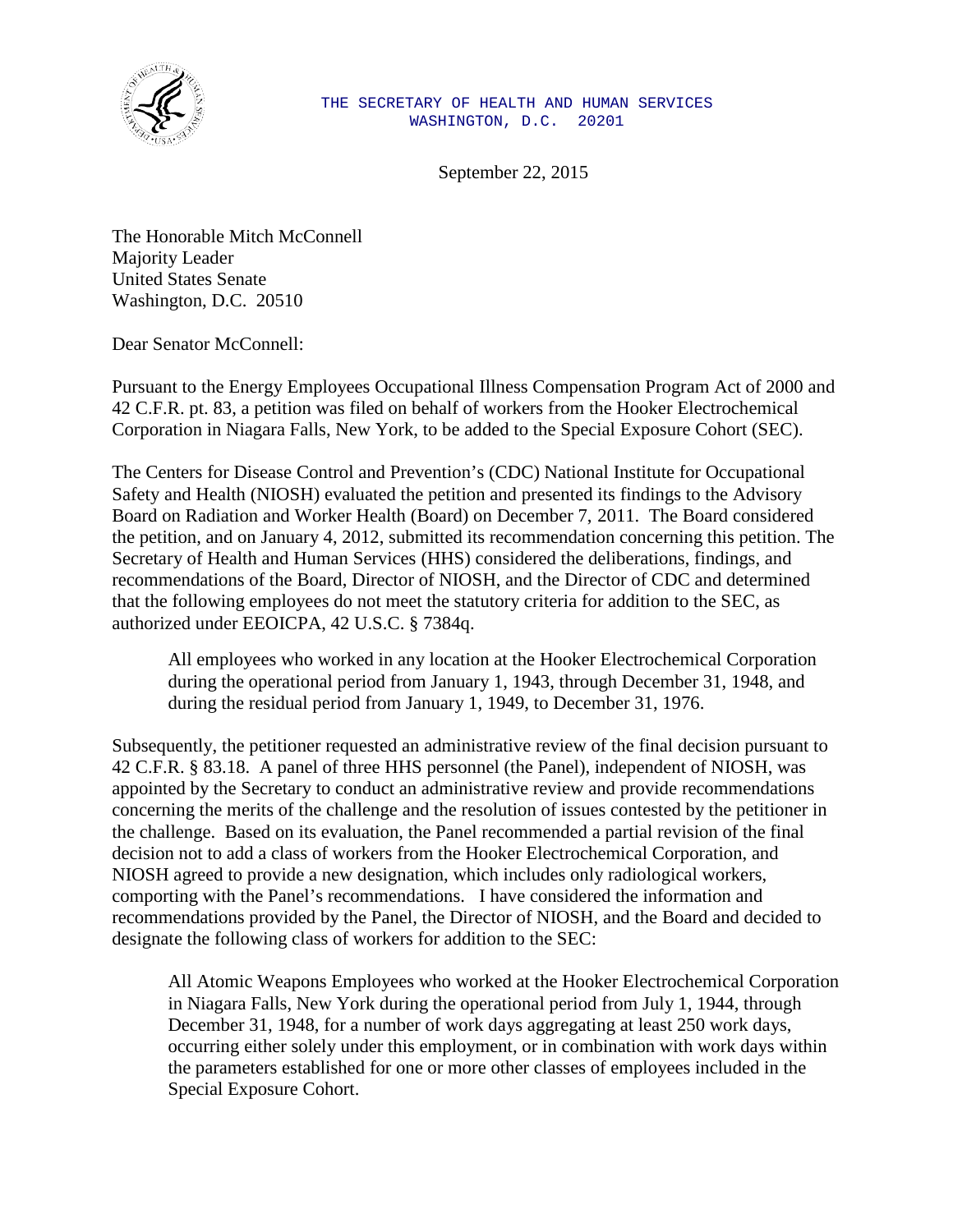Sincerely,

[Signature on File]

Sylvia M. Burwell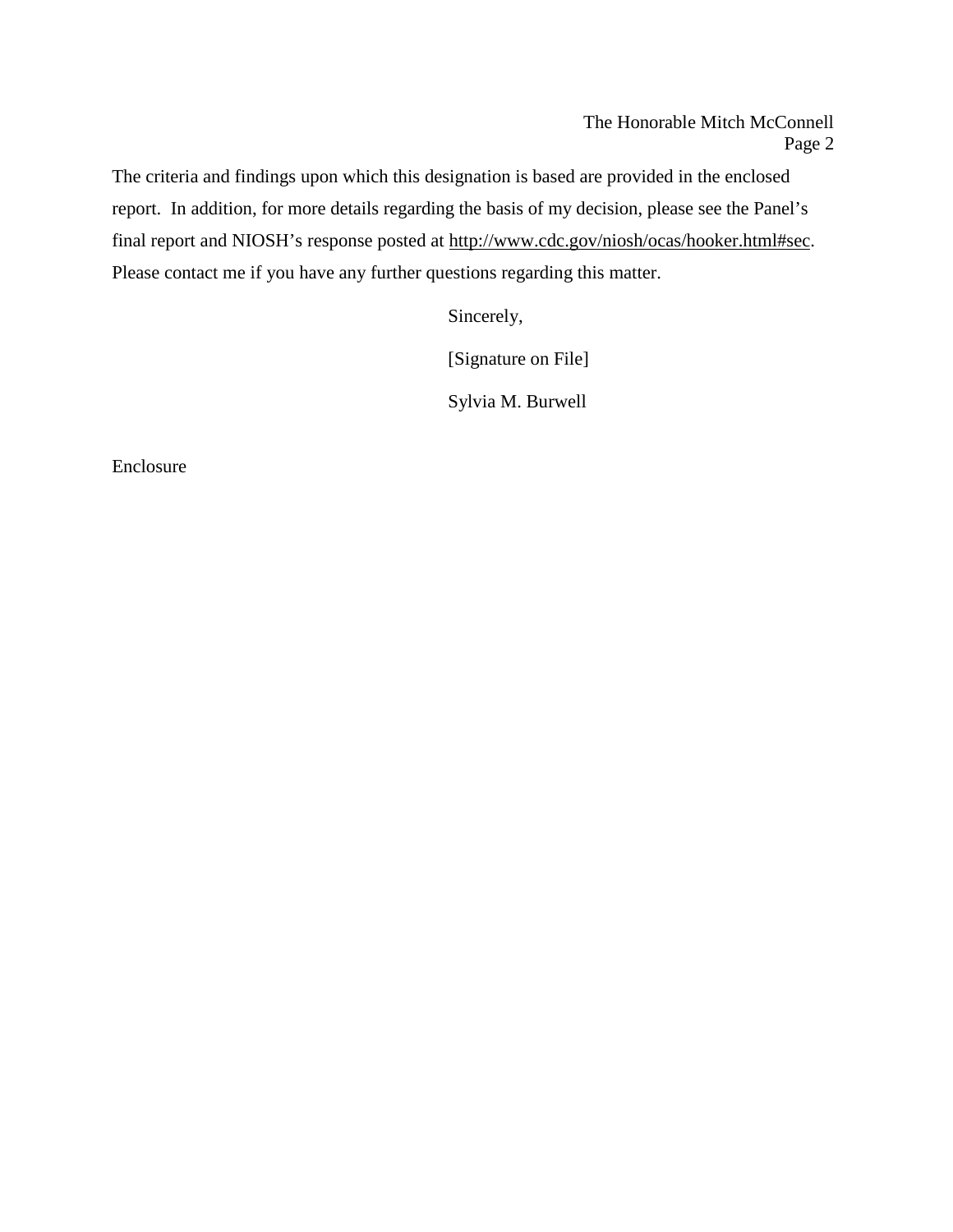

September 22, 2015

The Honorable John A. Boehner Speaker of the House of Representatives U.S. House of Representatives Washington, D.C. 20515

Dear Mr. Speaker:

Pursuant to the Energy Employees Occupational Illness Compensation Program Act of 2000 and 42 C.F.R. pt. 83, a petition was filed on behalf of workers from the Hooker Electrochemical Corporation in Niagara Falls, New York, to be added to the Special Exposure Cohort (SEC).

The Centers for Disease Control and Prevention's (CDC) National Institute for Occupational Safety and Health (NIOSH) evaluated the petition and presented its findings to the Advisory Board on Radiation and Worker Health (Board) on December 7, 2011. The Board considered the petition, and on January 4, 2012, submitted its recommendation concerning this petition. The Secretary of Health and Human Services (HHS) considered the deliberations, findings, and recommendations of the Board, Director of NIOSH, and the Director of CDC and determined that the following employees do not meet the statutory criteria for addition to the SEC, as authorized under EEOICPA, 42 U.S.C. § 7384q.

All employees who worked in any location at the Hooker Electrochemical Corporation during the operational period from January 1, 1943, through December 31, 1948, and during the residual period from January 1, 1949, to December 31, 1976.

Subsequently, the petitioner requested an administrative review of the final decision pursuant to 42 C.F.R. § 83.18. A panel of three HHS personnel (the Panel), independent of NIOSH, was appointed by the Secretary to conduct an administrative review and provide recommendations concerning the merits of the challenge and the resolution of issues contested by the petitioner in the challenge. Based on its evaluation, the Panel recommended a partial revision of the final decision not to add a class of workers from the Hooker Electrochemical Corporation, and NIOSH agreed to provide a new designation, which includes only radiological workers, comporting with the Panel's recommendations. I have considered the information and recommendations provided by the Panel, the Director of NIOSH, and the Board and decided to designate the following class of workers for addition to the SEC: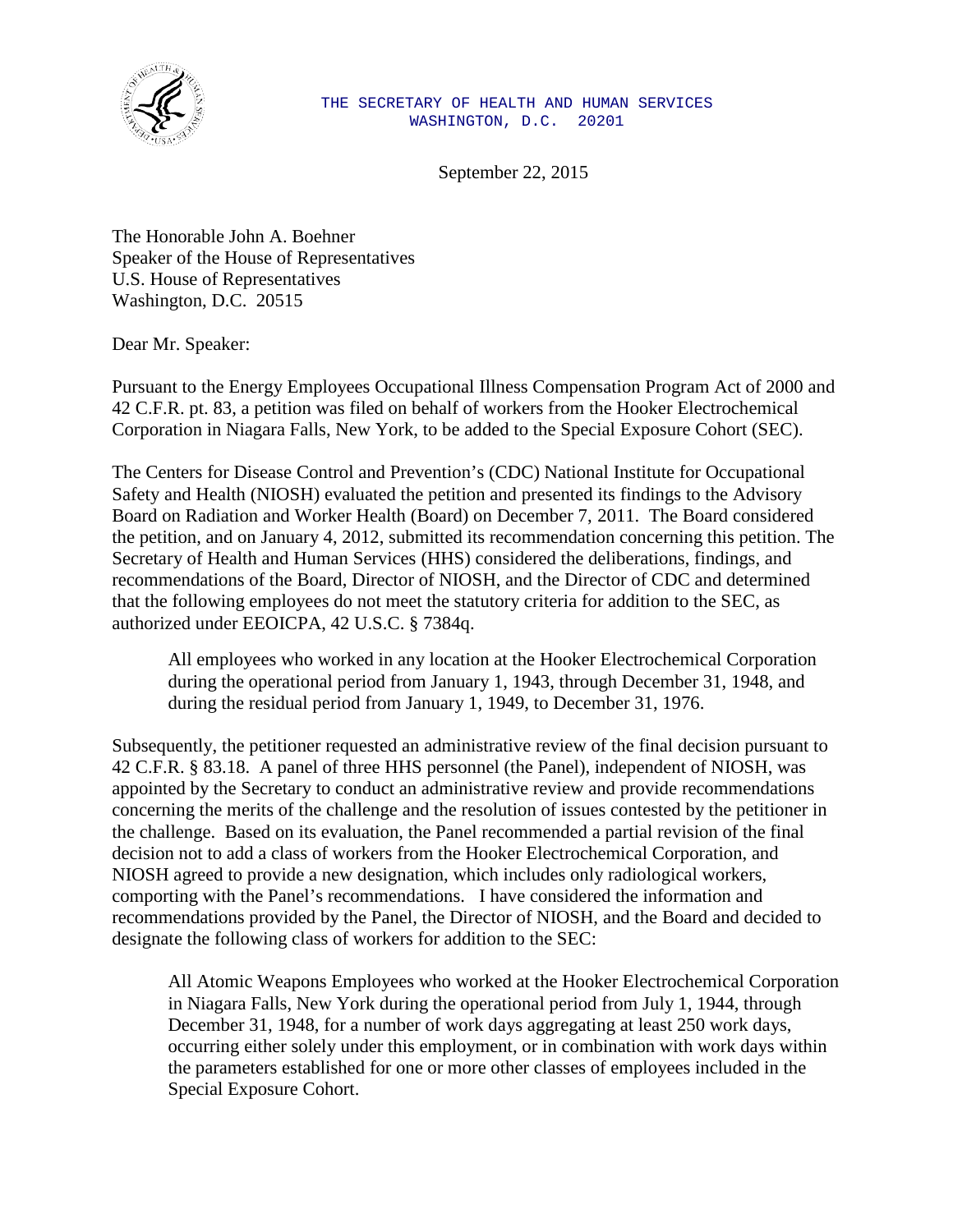Sincerely,

[Signature on File]

Sylvia M. Burwell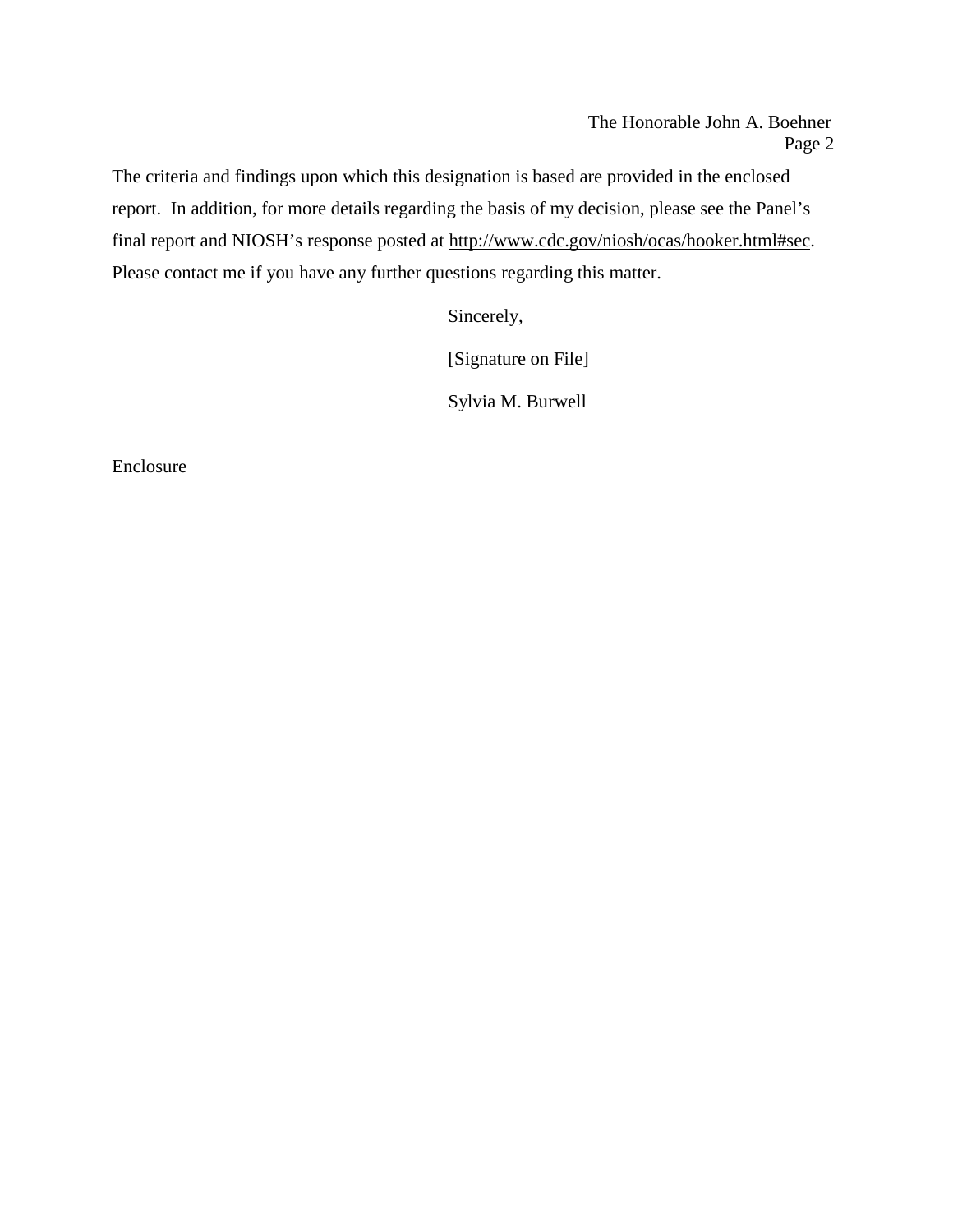

September 22, 2015

The Honorable Nancy Pelosi Minority Leader U.S. House of Representatives Washington, D.C. 20515

Dear Representative Pelosi:

Pursuant to the Energy Employees Occupational Illness Compensation Program Act of 2000 and 42 C.F.R. pt. 83, a petition was filed on behalf of workers from the Hooker Electrochemical Corporation in Niagara Falls, New York, to be added to the Special Exposure Cohort (SEC).

The Centers for Disease Control and Prevention's (CDC) National Institute for Occupational Safety and Health (NIOSH) evaluated the petition and presented its findings to the Advisory Board on Radiation and Worker Health (Board) on December 7, 2011. The Board considered the petition, and on January 4, 2012, submitted its recommendation concerning this petition. The Secretary of Health and Human Services (HHS) considered the deliberations, findings, and recommendations of the Board, Director of NIOSH, and the Director of CDC and determined that the following employees do not meet the statutory criteria for addition to the SEC, as authorized under EEOICPA, 42 U.S.C. § 7384q.

All employees who worked in any location at the Hooker Electrochemical Corporation during the operational period from January 1, 1943, through December 31, 1948, and during the residual period from January 1, 1949, to December 31, 1976.

Subsequently, the petitioner requested an administrative review of the final decision pursuant to 42 C.F.R. § 83.18. A panel of three HHS personnel (the Panel), independent of NIOSH, was appointed by the Secretary to conduct an administrative review and provide recommendations concerning the merits of the challenge and the resolution of issues contested by the petitioner in the challenge. Based on its evaluation, the Panel recommended a partial revision of the final decision not to add a class of workers from the Hooker Electrochemical Corporation, and NIOSH agreed to provide a new designation, which includes only radiological workers, comporting with the Panel's recommendations. I have considered the information and recommendations provided by the Panel, the Director of NIOSH, and the Board and decided to designate the following class of workers for addition to the SEC: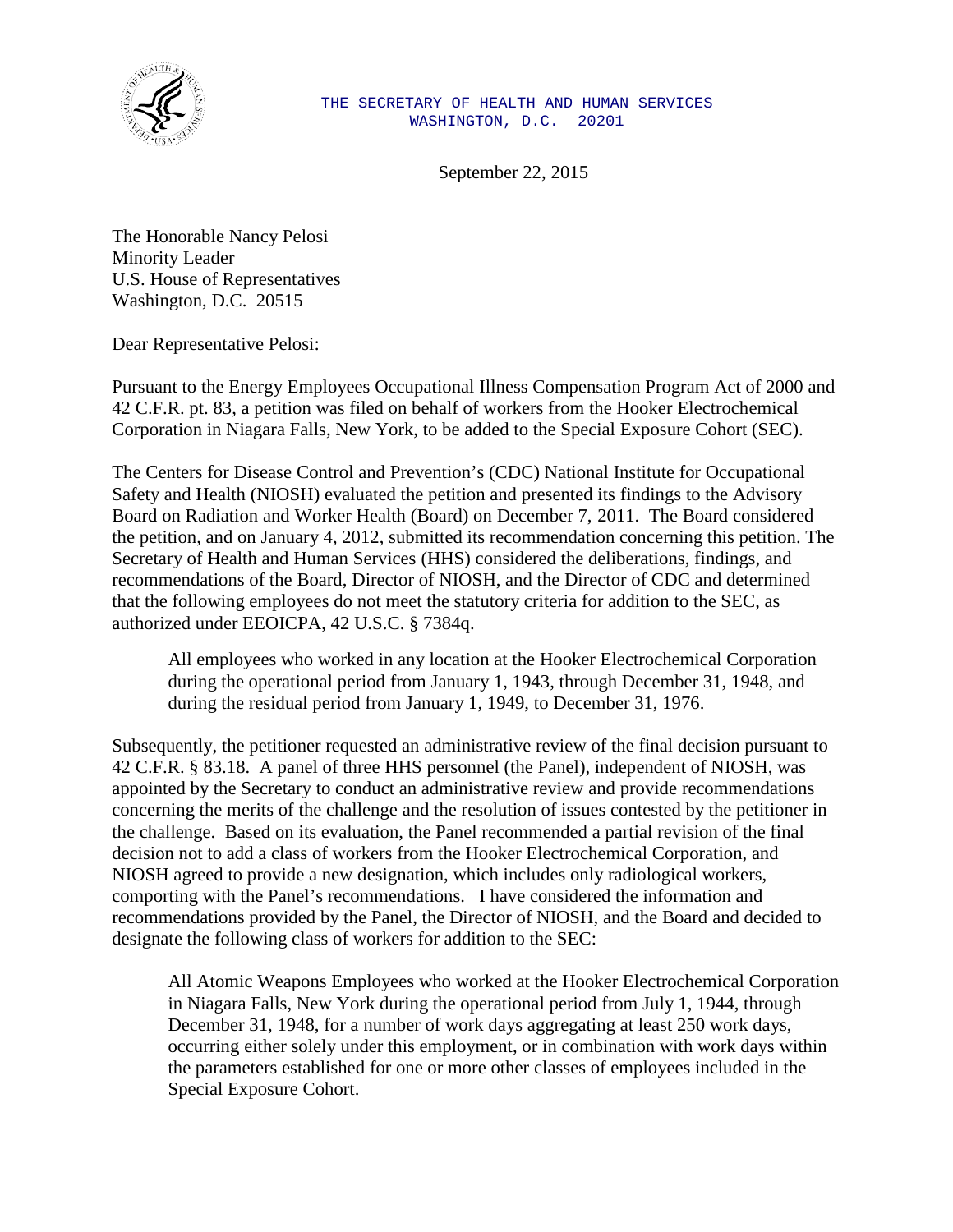Sincerely,

[Signature on File]

Sylvia M. Burwell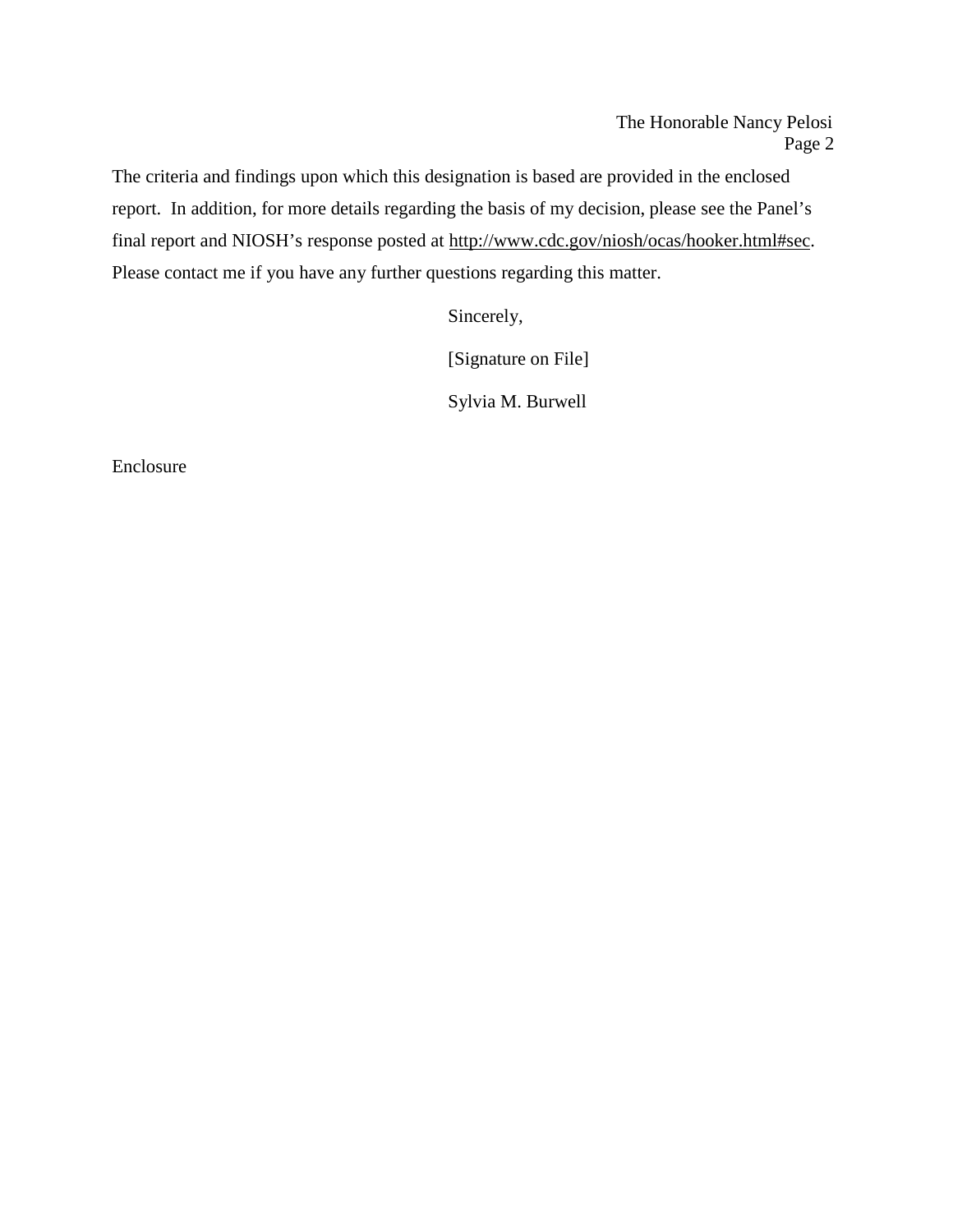

September 22, 2015

The Honorable Brian Higgins U.S. House of Representatives Washington, D.C. 20515

Dear Representative Higgins:

Pursuant to the Energy Employees Occupational Illness Compensation Program Act of 2000 and 42 C.F.R. pt. 83, a petition was filed on behalf of workers from the Hooker Electrochemical Corporation in Niagara Falls, New York, to be added to the Special Exposure Cohort (SEC).

The Centers for Disease Control and Prevention's (CDC) National Institute for Occupational Safety and Health (NIOSH) evaluated the petition and presented its findings to the Advisory Board on Radiation and Worker Health (Board) on December 7, 2011. The Board considered the petition, and on January 4, 2012, submitted its recommendation concerning this petition. The Secretary of Health and Human Services (HHS) considered the deliberations, findings, and recommendations of the Board, Director of NIOSH, and the Director of CDC and determined that the following employees do not meet the statutory criteria for addition to the SEC, as authorized under EEOICPA, 42 U.S.C. § 7384q.

All employees who worked in any location at the Hooker Electrochemical Corporation during the operational period from January 1, 1943, through December 31, 1948, and during the residual period from January 1, 1949, to December 31, 1976.

Subsequently, the petitioner requested an administrative review of the final decision pursuant to 42 C.F.R. § 83.18. A panel of three HHS personnel (the Panel), independent of NIOSH, was appointed by the Secretary to conduct an administrative review and provide recommendations concerning the merits of the challenge and the resolution of issues contested by the petitioner in the challenge. Based on its evaluation, the Panel recommended a partial revision of the final decision not to add a class of workers from the Hooker Electrochemical Corporation, and NIOSH agreed to provide a new designation, which includes only radiological workers, comporting with the Panel's recommendations. I have considered the information and recommendations provided by the Panel, the Director of NIOSH, and the Board and decided to designate the following class of workers for addition to the SEC: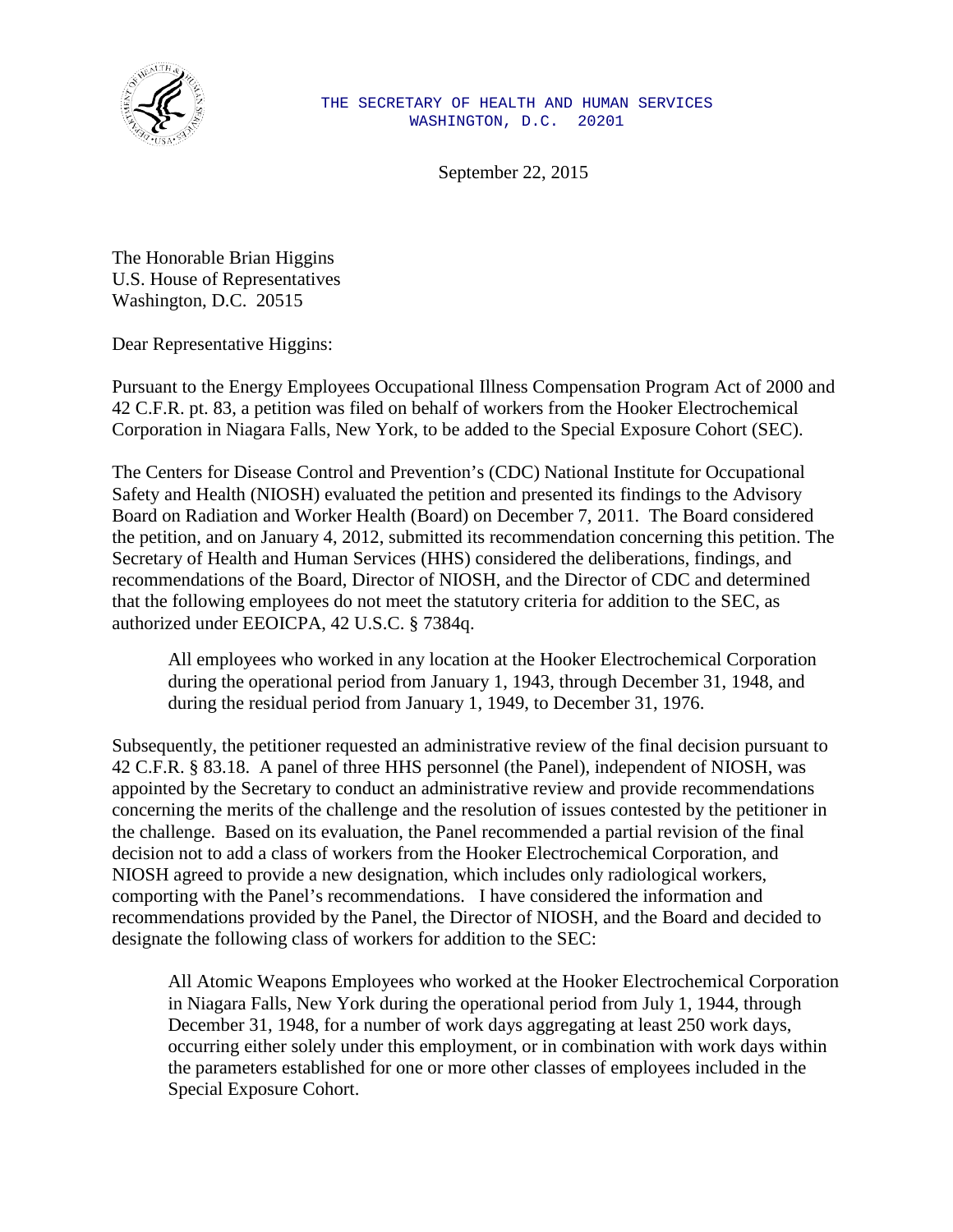Sincerely,

[Signature on File]

Sylvia M. Burwell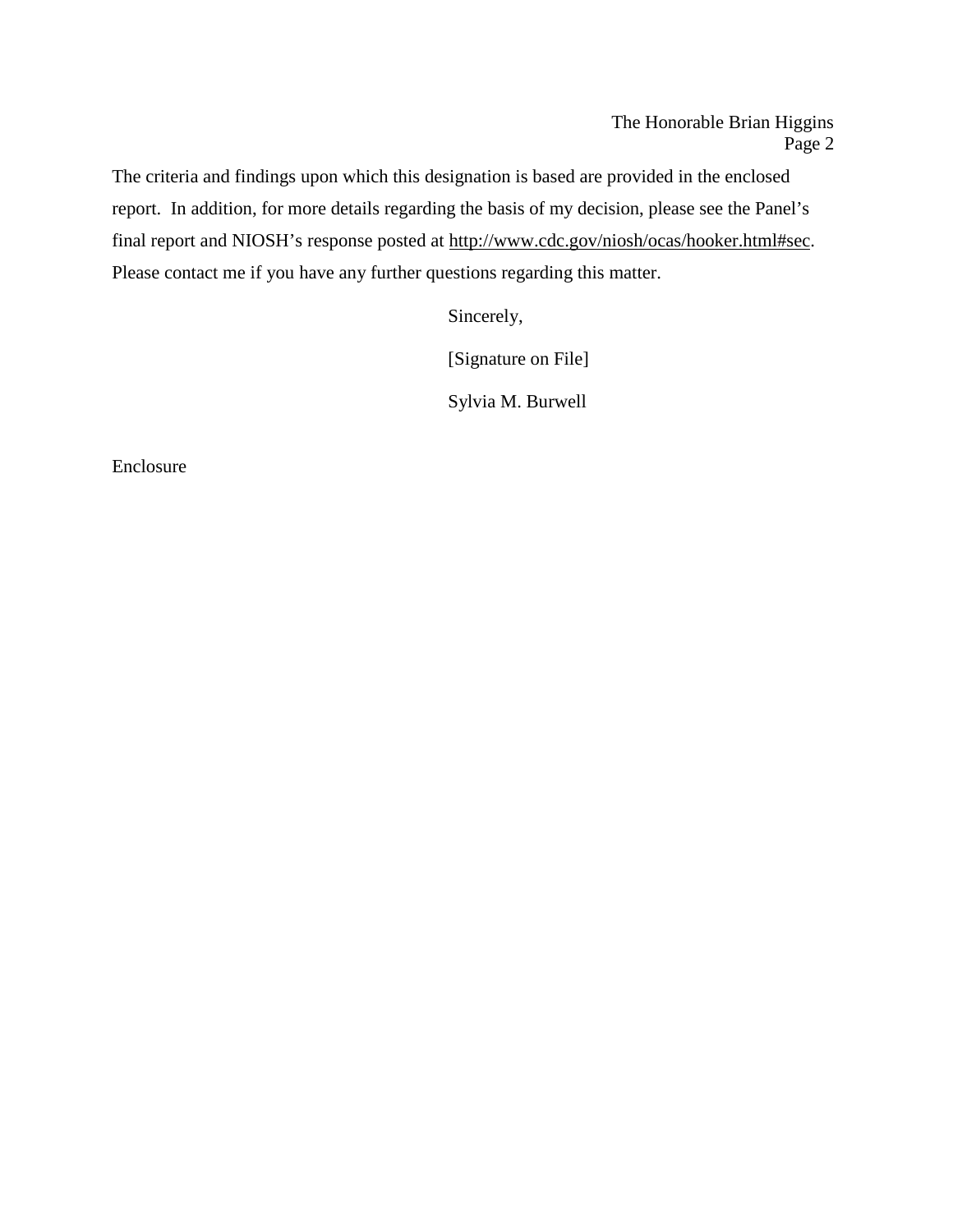

September 22, 2015

The Honorable Kirsten Gillibrand United States Senate Washington, D.C. 20510

Dear Senator Gillibrand:

Pursuant to the Energy Employees Occupational Illness Compensation Program Act of 2000 and 42 C.F.R. pt. 83, a petition was filed on behalf of workers from the Hooker Electrochemical Corporation in Niagara Falls, New York, to be added to the Special Exposure Cohort (SEC).

The Centers for Disease Control and Prevention's (CDC) National Institute for Occupational Safety and Health (NIOSH) evaluated the petition and presented its findings to the Advisory Board on Radiation and Worker Health (Board) on December 7, 2011. The Board considered the petition, and on January 4, 2012, submitted its recommendation concerning this petition. The Secretary of Health and Human Services (HHS) considered the deliberations, findings, and recommendations of the Board, Director of NIOSH, and the Director of CDC and determined that the following employees do not meet the statutory criteria for addition to the SEC, as authorized under EEOICPA, 42 U.S.C. § 7384q.

All employees who worked in any location at the Hooker Electrochemical Corporation during the operational period from January 1, 1943, through December 31, 1948, and during the residual period from January 1, 1949, to December 31, 1976.

Subsequently, the petitioner requested an administrative review of the final decision pursuant to 42 C.F.R. § 83.18. A panel of three HHS personnel (the Panel), independent of NIOSH, was appointed by the Secretary to conduct an administrative review and provide recommendations concerning the merits of the challenge and the resolution of issues contested by the petitioner in the challenge. Based on its evaluation, the Panel recommended a partial revision of the final decision not to add a class of workers from the Hooker Electrochemical Corporation, and NIOSH agreed to provide a new designation, which includes only radiological workers, comporting with the Panel's recommendations. I have considered the information and recommendations provided by the Panel, the Director of NIOSH, and the Board and decided to designate the following class of workers for addition to the SEC: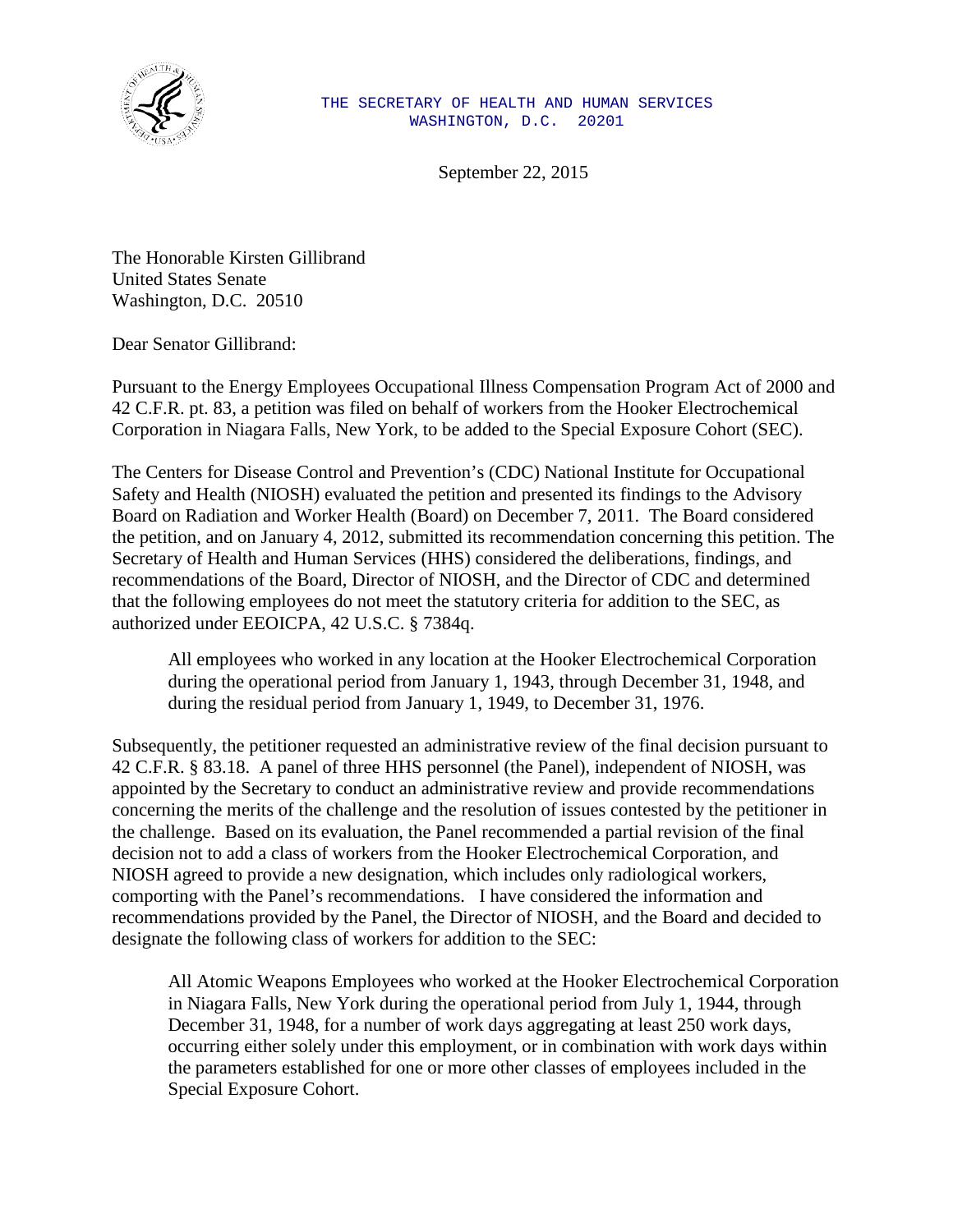Sincerely,

[Signature on File]

Sylvia M. Burwell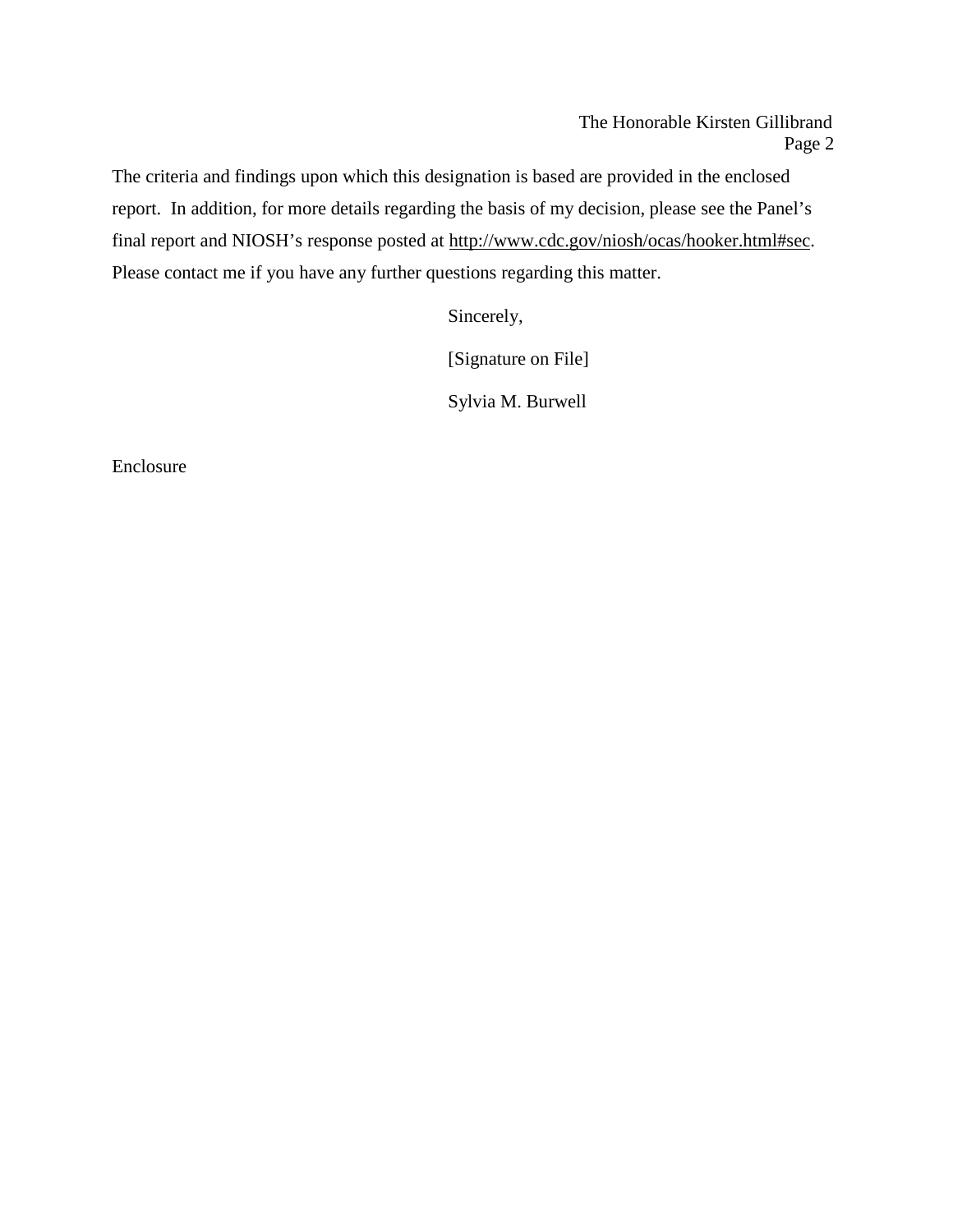

September 22, 2015

The Honorable Chuck Schumer United States Senate Washington, D.C. 20510

Dear Senator Schumer:

Pursuant to the Energy Employees Occupational Illness Compensation Program Act of 2000 and 42 C.F.R. pt. 83, a petition was filed on behalf of workers from the Hooker Electrochemical Corporation in Niagara Falls, New York, to be added to the Special Exposure Cohort (SEC).

The Centers for Disease Control and Prevention's (CDC) National Institute for Occupational Safety and Health (NIOSH) evaluated the petition and presented its findings to the Advisory Board on Radiation and Worker Health (Board) on December 7, 2011. The Board considered the petition, and on January 4, 2012, submitted its recommendation concerning this petition. The Secretary of Health and Human Services (HHS) considered the deliberations, findings, and recommendations of the Board, Director of NIOSH, and the Director of CDC and determined that the following employees do not meet the statutory criteria for addition to the SEC, as authorized under EEOICPA, 42 U.S.C. § 7384q.

All employees who worked in any location at the Hooker Electrochemical Corporation during the operational period from January 1, 1943, through December 31, 1948, and during the residual period from January 1, 1949, to December 31, 1976.

Subsequently, the petitioner requested an administrative review of the final decision pursuant to 42 C.F.R. § 83.18. A panel of three HHS personnel (the Panel), independent of NIOSH, was appointed by the Secretary to conduct an administrative review and provide recommendations concerning the merits of the challenge and the resolution of issues contested by the petitioner in the challenge. Based on its evaluation, the Panel recommended a partial revision of the final decision not to add a class of workers from the Hooker Electrochemical Corporation, and NIOSH agreed to provide a new designation, which includes only radiological workers, comporting with the Panel's recommendations. I have considered the information and recommendations provided by the Panel, the Director of NIOSH, and the Board and decided to designate the following class of workers for addition to the SEC: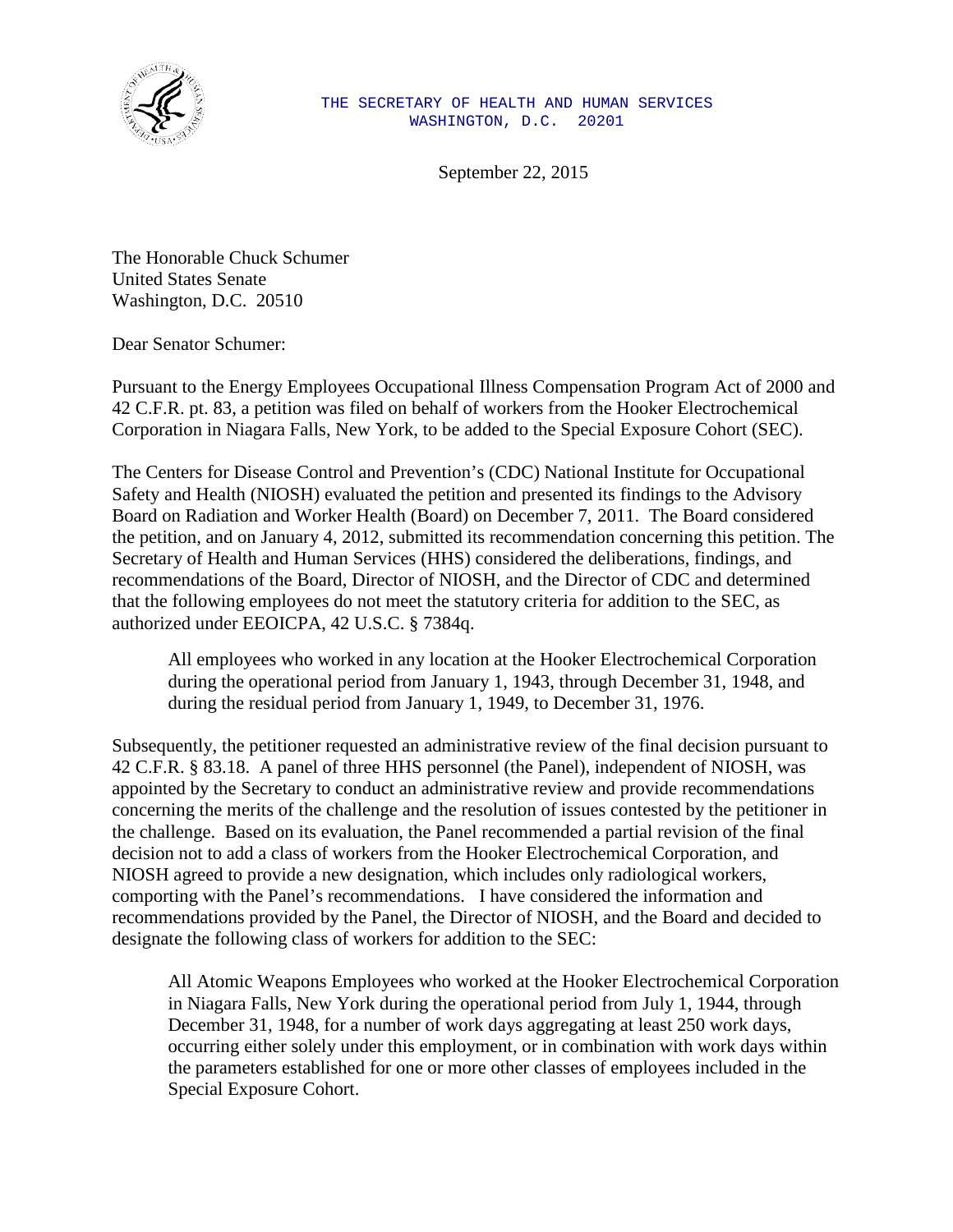The Honorable Chuck Schumer Page 2

The criteria and findings upon which this designation is based are provided in the enclosed report. In addition, for more details regarding the basis of my decision, please see the Panel's final report and NIOSH's response posted at [http://www.cdc.gov/niosh/ocas/hooker.html#sec.](http://www.cdc.gov/niosh/ocas/hooker.html#sec) Please contact me if you have any further questions regarding this matter.

Sincerely,

[Signature on File]

Sylvia M. Burwell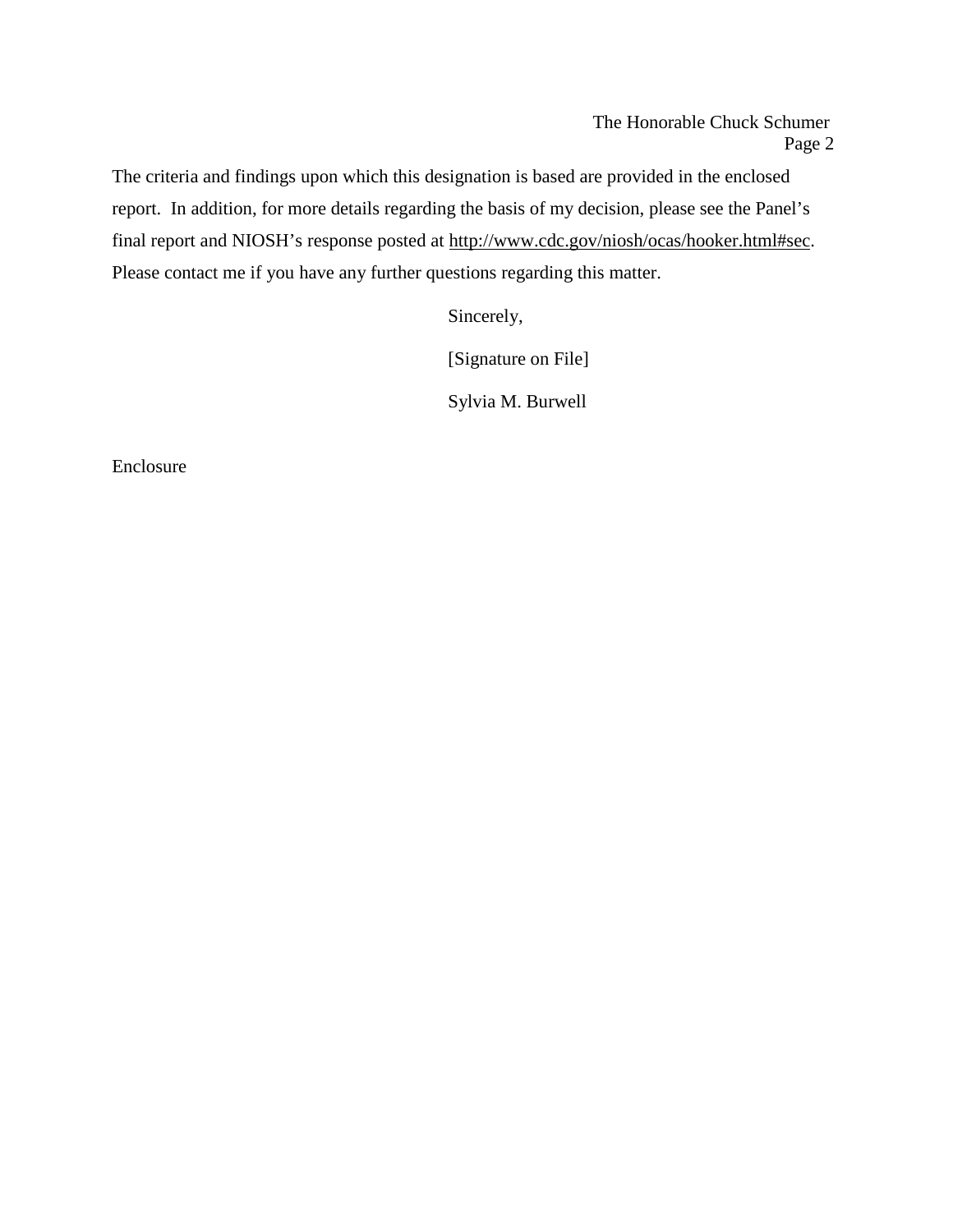# HHS Designation of Additional Members of the Special Exposure Cohort under the Energy Employees Occupational Illness Compensation Program Act of 2000

Designating a Class of Employees

Hooker Electrochemical Corporation

Niagara Falls, New York

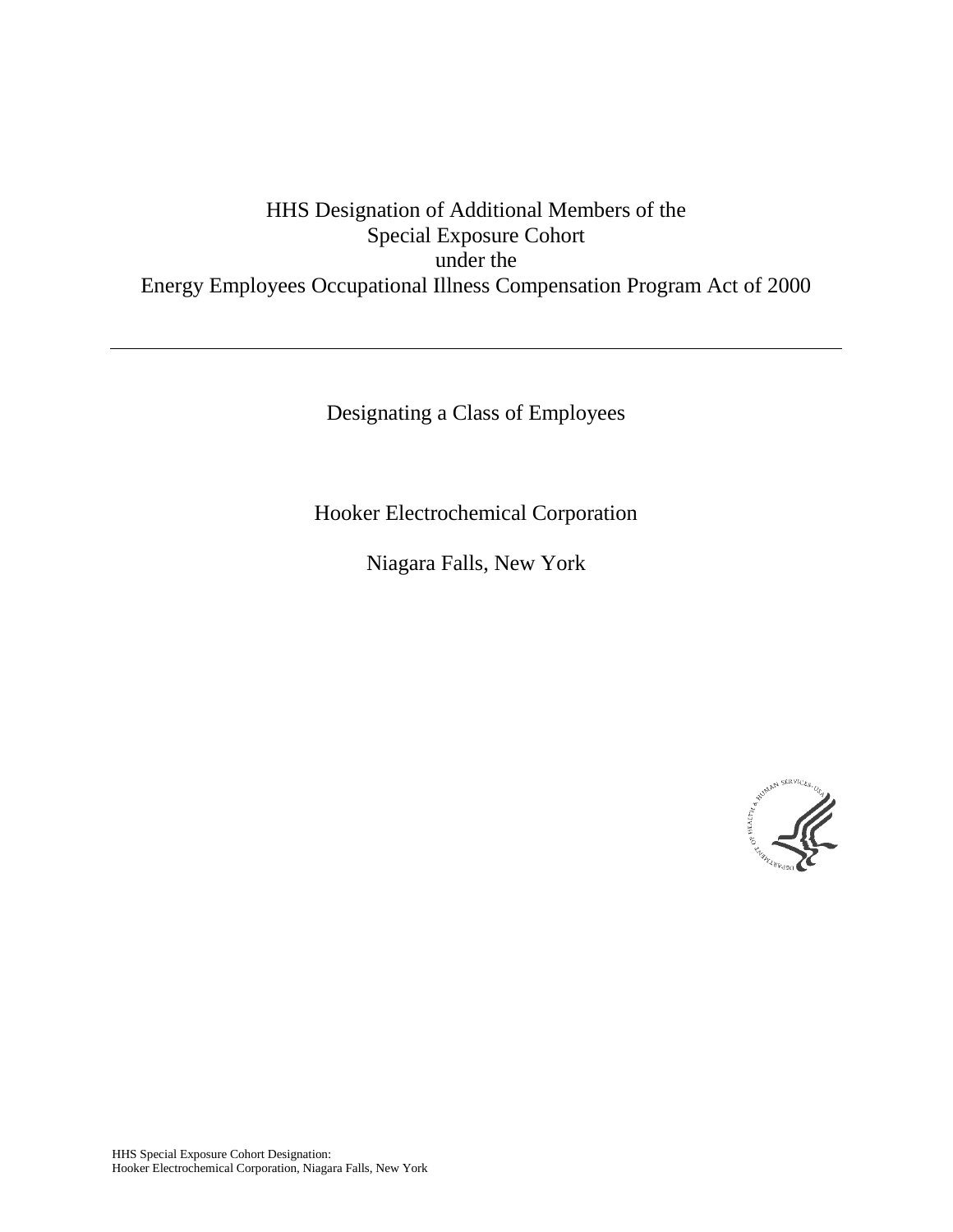## I. Designation

I, Sylvia M. Burwell, Secretary of the Department of Health and Human Services, designate the class of employees defined in Section II of this report for addition to the Special Exposure Cohort (SEC), as authorized under the Energy Employees Occupational Illness Compensation Program Act of 2000 (EEOICPA), 42 U.S.C. § 7384q.

September 22, 2015 [Signature on File] Date Sylvia M. Burwell

## II. Employee Class Definition

All Atomic Weapons Employees who worked at the Hooker Electrochemical Corporation in Niagara Falls, New York, during the operational period from July 1, 1944, through December 31, 1948, for a number of work days aggregating at least 250 work days, occurring either solely under this employment or in combination with work days within the parameters established for one or more other classes of employees in the Special Exposure Cohort.

III. Designation Criteria and Recommendations

Pursuant to 42 U.S.C. § 7384q, for the class defined in Section II of this report, the Secretary has determined that

(1) it is not feasible to estimate with sufficient accuracy the radiation dose that the class received; and

(2) there is a reasonable likelihood that such radiation dose may have endangered the health of members of the class.

The SEC final rule states in 42 C.F.R. § 83.13(c)(1) that it is feasible in two situations to estimate the radiation dose that the class received with sufficient accuracy. First, the rule states that radiation doses may be estimated with sufficient accuracy if the National Institute for Occupational Safety and Health (NIOSH) has established that it has access to sufficient information to estimate the maximum radiation dose, for every type of cancer for which radiation doses are reconstructed, that could have been incurred under plausible circumstances by any member of the class. Alternatively, radiation doses may be estimated with sufficient accuracy if NIOSH has established that it has access to sufficient information to estimate the radiation doses of members of the class more precisely than a maximum dose estimate.

NIOSH initially evaluated the petition for the time period covering the operational period from January 1, 1943, through December 31, 1948, and the residual period from January 1, 1949, to December 31, 1976, and concluded that there were sufficient data to perform individual dose reconstructions for the operational period from January 1, 1943, through December 31, 1948, and the residual period from January 1, 1949, to December 31, 1976. This determination was adopted by the Secretary on February 2, 2012, but was subsequently challenged by the petitioner. In the fall of 2012, a panel of three HHS personnel (Panel), independent of NIOSH, was appointed to conduct an administrative review. The Office of the Assistant Secretary for Health (OASH) administered this Panel on behalf of the Secretary.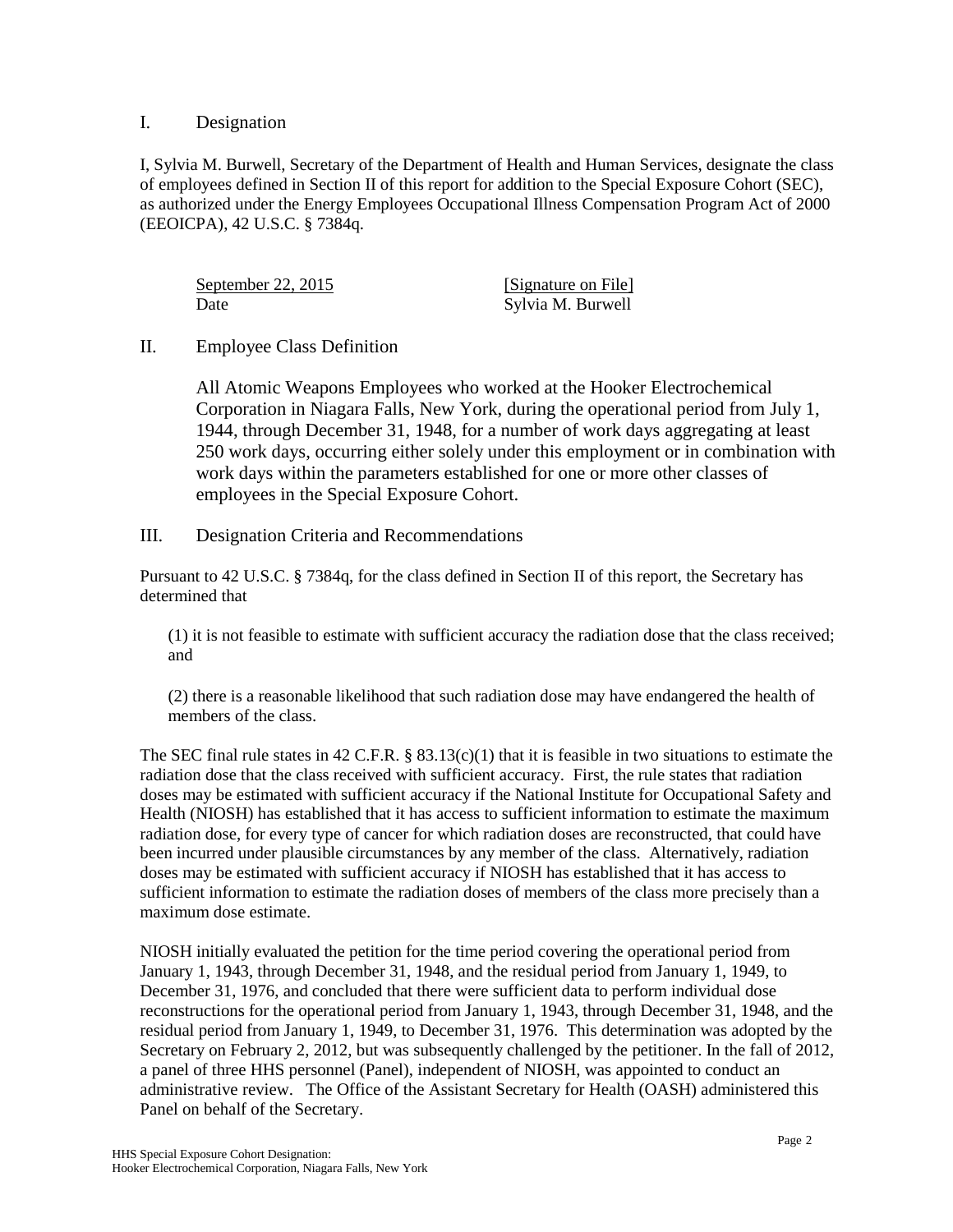Based on its review of the administrative record for this petition, the Panel concluded that NIOSH does not have sufficient information to estimate with sufficient accuracy the radiation dose of those members of the class who worked at Hooker Electrochemical during the operational period. In a final report dated September 10, 2014, the Panel, pursuant to 42 C.F.R. § 83.18, recommended that the Secretary partially revise the previous determination to deny SEC status to this class of Hooker Electrochemical Corporation employees. In a memorandum to OASH dated March 27, 2015, the Director of NIOSH agreed to provide a new designation to the Secretary that comports with the Panel's recommendation as set out in their final report, and which encompasses only radiological workers.

# IV. Designation Findings

## Infeasibility of Estimating Radiation Doses with Sufficient Accuracy

The Secretary designates the class of employees covered by this report based upon the findings summarized below.

- Although the operational period at the Hooker Electrochemical Corporation was from January 1, 1943, through December 31, 1948, only non-radiological chemicals were produced during the period January 1, 1943, through June 30, 1944.
- NIOSH determined that the principal source of internal radiation exposures for members of the proposed class is alpha particles from the uranium in the contaminated slag, which was present at Hooker Electrochemical from July 1, 1944, through December 31, 1948. The modes of exposure were likely inhalation and ingestion.
- NIOSH was unable to obtain monitoring or surveying data for potential internal exposure, like bioassay or air sampling results, from workers at Hooker Electrochemical. The Panel, after reviewing the administrative record in this case, determined that it is not appropriate to use air sampling results obtained from other uranium processing facilities during the years 1948 to 1957 for estimating exposures due to contaminated slag handling at Hooker Electrochemical for the operational period from January 1, 1943, through December 31, 1948, because of the different exposure conditions. NIOSH, therefore, does not have sufficient personnel monitoring, workplace monitoring, or source term data to estimate with sufficient accuracy internal exposures to Hooker Electrochemical workers before 1949.
- NIOSH previously determined, and the Panel agreed, that internal dose could be reconstructed during the facility's residual contamination period from January 1, 1949, through December 31, 1976.
- The principal sources of external radiation exposure for members of the proposed class included gamma and beta radiation associated with handling of uranium-contaminated slag. External doses incurred during the operational and residual contamination periods from July 1, 1944, through December 31, 1976, will be reconstructed using the method described in NIOSH's *Technical Basis Document for the Hooker Electrochemical Company*.
- Additionally, occupational X-rays, such as pre-employment chest X-rays received as a condition of employment during the time period from January 1, 1943, through December 31, 1948, will be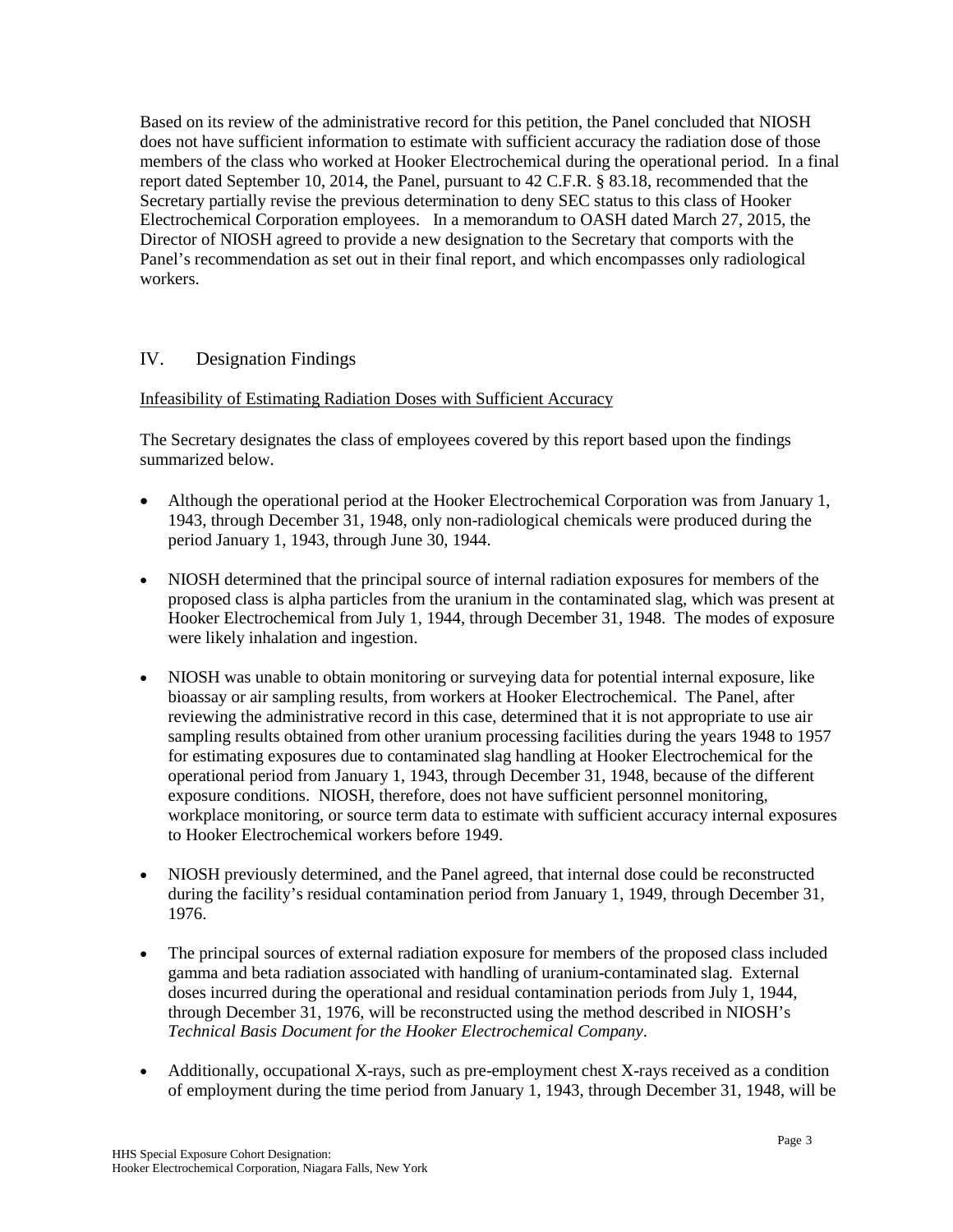reconstructed using methods described in ORAUT-OTIB-0006, *Dose Reconstruction from Occupationally Related X-Ray Procedures.* 

- Although it is not possible to reconstruct internal radiation dose for the proposed class, NIOSH intends to use any monitoring data that may become available for an individual claim (and that can be interpreted using existing NIOSH dose reconstruction processes or procedures). Therefore, dose reconstructions for individuals employed at Hooker Electrochemical from July 1, 1944, through December 31, 1948, but who do not qualify for inclusion in the SEC, may be performed using these data as appropriate.
- Based on the foregoing, there is insufficient information to either: (1) estimate the maximum radiation dose, for every type of cancer for which radiation doses are reconstructed, that could have been incurred under plausible circumstances by any member of the class; or (2) estimate the radiation doses of members of the class more precisely than a maximum dose estimate.

#### Health Endangerment

The Secretary established the health endangerment determination for the class of employees covered by this report based upon the findings summarized below.

- (1) Pursuant to 42 C.F.R. § 83.13(c)(3), NIOSH has determined, and OASH concurs, that there is a reasonable likelihood that such radiation doses may have endangered the health of members of the class. Pursuant to 42 C.F.R. § 83.13(c)(3)(ii), NIOSH has specified a minimum duration of employment to satisfy this health endangerment criterion as "having been employed for a number of work days aggregating at least 250 work days within the parameters established for this class or in combination with work days within the parameters established for one or more other classes of employees in the Cohort."
- (2) NIOSH has determined, and OASH concurs, that members of the class were not exposed to radiation during a discrete incident likely to have involved exceptionally high-level exposures, such as a nuclear criticality incident, as defined under 42 C.F.R. § 83.13(c)(3)(i).
- (3) The health of the class may have been endangered and the class is defined in accordance with the 250-work day requirement specified under  $42$  C.F.R. § 83.13(c)(3)(ii).
- V. Effect and Effective Date of Designation

The Secretary submits this report on the designation of one additional class to the SEC for review by Congress, pursuant to 42 U.S.C. §§ 7384*l*(14)(C)(ii), as amended by the Ronald W. Reagan National Defense Authorization Act for Fiscal Year 2005, Pub. L. No. 108-375 (codified as amended in scattered sections of 42 U.S.C.). Pursuant to 42 U.S.C. § 7384*l*(14)(C)(ii), as amended by the Ronald W. Reagan National Defense Authorization Act for Fiscal Year 2005, Pub. L. No. 108-375 (codified as amended in scattered sections of 42 U.S.C.), the designation in this report will become effective 30 days after the date of this report's submission to Congress "unless Congress otherwise provides."

#### VI. Administrative Review of Designation

The health endangerment determination of the designation provided in this report may be subject to an administrative review within HHS, pursuant to 42 C.F.R. § 83.18(a). On the basis of such a review, if the Secretary decides to expand the class of employees covered by this designation, the